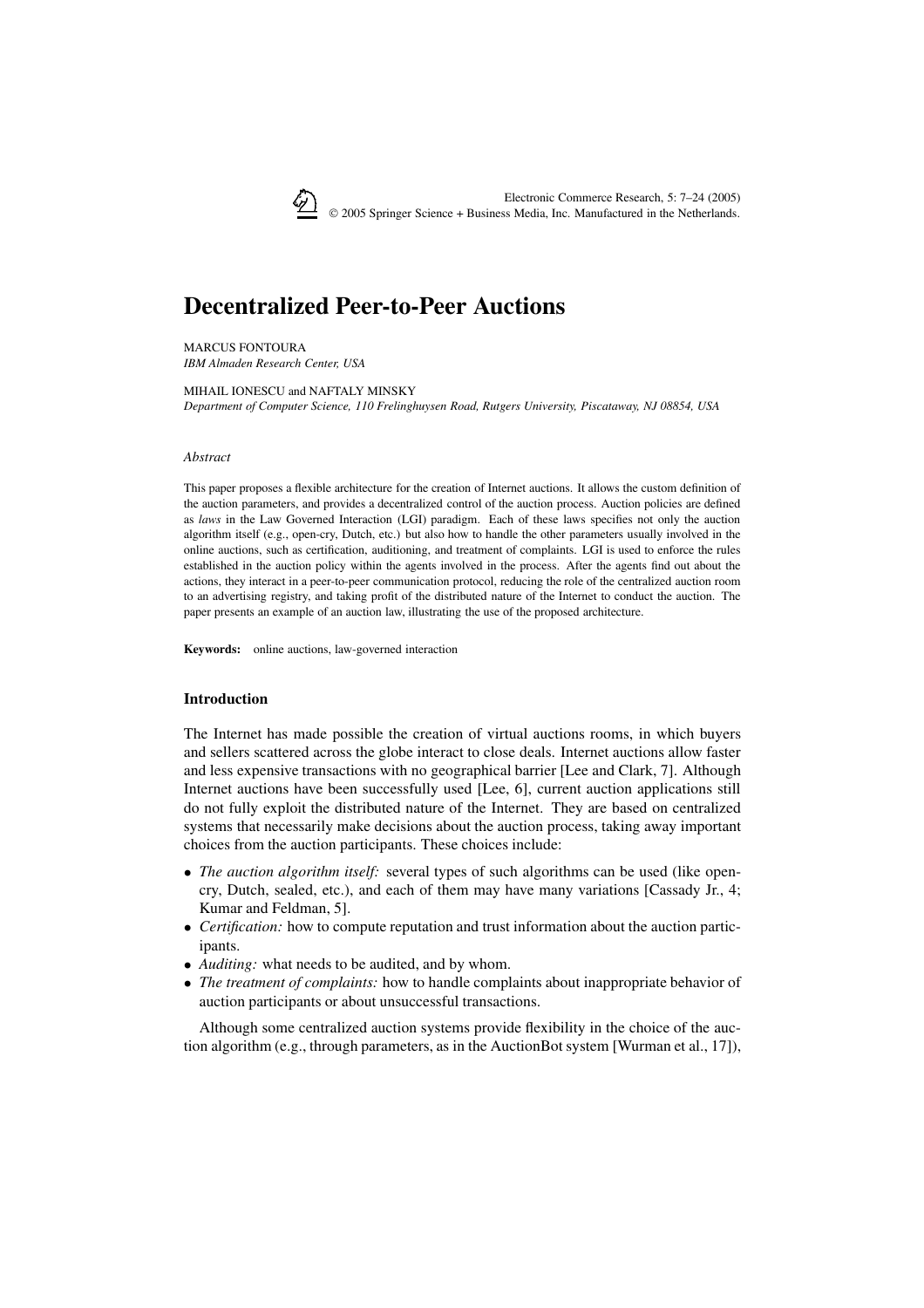the ability to make the other auction parameters flexible, such as certification, auditing, and treatment of complaints, is much more difficult, if at all possible, to be accomplished via a centralized system.

Let us consider two auction scenarios: in the first the seller wants to sell modern art items while in the second he or she wants to sell audio CDs. In the modern art case, it is very important for the seller to present some certificate that can be used in order to determine the authenticity of the items being sold. If this auction is being conducted by a centralized auction server, the buyer has to trust either the server or the certifying authorities appointed by the server. This might not be desirable for the buyer, since different people trust different entities, which is especially true for transactions involving valuable items. Therefore, a buyer should be able to decide to participate in such an auction only if some particular certifying authorities (CAs) are involved. On the contrary, in the case of audio CDs, a sophisticated certification mechanism is not necessary since buyers can easily check the accuracy of the product description and complain afterwards, if not satisfied.

This simple example illustrates that the level of certification required in an auctioning system is product dependent, and cannot be fully implemented by a centralized server. Instead, auction participants should be able to indicate which certifying authorities they trust, customizing the auction process. The same argument is true for other auction parameters. For example, the management of user reputation in eBay (http://www.ebay.com) allows people to build a good reputation by doing false transactions. Buyers would be more willing to participate in some auctions if someone they trust knew the real identity of the seller. If such an entity exists, complaints can more easily be solved and the possibility of cheating decreases.

Having a centralized server to perform all the tasks of an Internet auction (advertising, enforcing the auction policy, controlling user reputation, and so on) is not suitable for online auctioning. Since different people trust different entities for performing each of the individual tasks in the auction process, we need a different model, in which all the entities involved can be dynamically specified in an *auction policy*.

In this model the auctions applications are reduced to an advertising registry, in which sellers and buyers register and search for auctions.<sup>1</sup> Each registered auction follows a given auction policy that is publicly available. Sellers and buyers can participate in a given auction as long as they obey the auction policy. Once they find out about the auction, the interested parties establish a peer-to-peer (P2P) communication, which is regulated by the specified policy. The policy is explicitly defined in a special file, called the auction law, using the Law Governed Interaction (LGI) paradigm [Minsky and Ungureanu, 12].

LGI allows a group, or a *community*, of distributed heterogeneous agents to interact with each other with confidence that an explicitly specified policy, called the *law* of the group, is complied with by everyone in the group. LGI has been designed specifically to satisfy the following principles, which we consider critical for coordination in large heterogeneous systems: (1) coordination policies need to be formulated explicitly rather than being implicit in the code of the agents involved, (2) coordination policies need to be enforced, and (3) the enforcement needs to be decentralized for scalability. LGI has been implemented in a middleware system called Moses [Minsky and Ungureanu, 12], which has been applied to a broad range of coordination and control applications, including: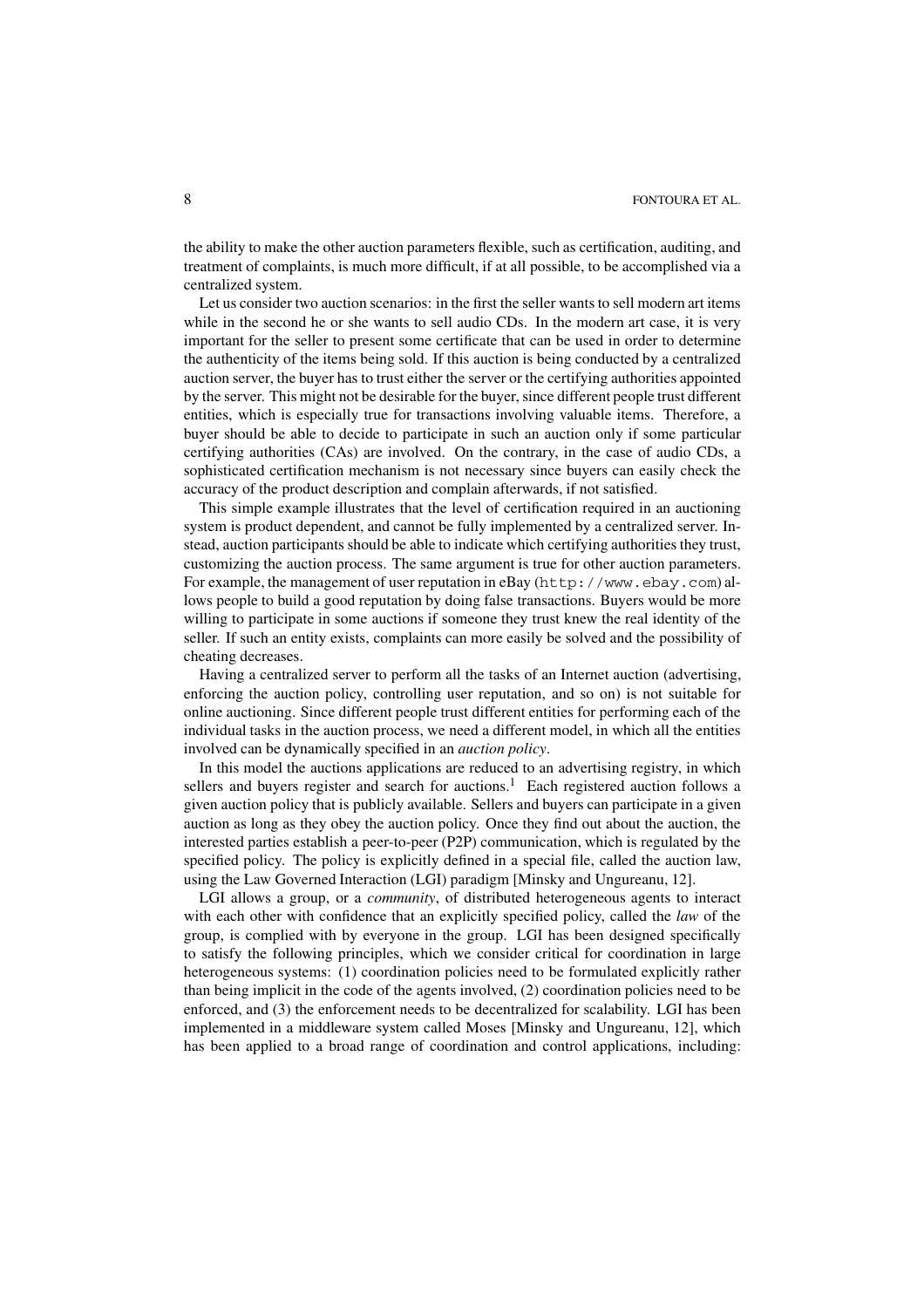on-line reconfiguration of distributed systems [Minsky et al., 13], security [Minsky and Ungureanu, 10], and electronic commerce [Minsky and Ungureanu, 11].

The rest of the paper is organized as follows. Section 1 briefly describes the LGI model and its main concepts. Section 2 describes the architecture for law-based auctions and a scenario in which the proposed architecture can be applied. Section 3 presents an overview of related work. Section 4 concludes the paper and presents our future research directions.

## **1. Law-governed interaction—an overview**

Broadly speaking, LGI is a message-exchange mechanism that allows an *open group* of distributed agents to engage in a mode of interaction *governed* by an explicitly specified policy, called the *law* of the group. The messages thus exchanged under a given law  $\mathcal{L}$ are called  $\mathcal{L}$ -messages, and the group of agents interacting via  $\mathcal{L}$ -messages is called a *community* C, or, more specifically, an L-community  $C_{\Gamma}$ . The concept of LGI has been introduced (under a different name) by one of the authors (Minsky) in [Minsky, 9], and has been implemented via a middleware called Moses [Minsky and Ungureanu, 12].

By the phrase "open community" we mean (a) that the membership of this community can change dynamically, and can be very large; and (b) that the members of a given community can be heterogeneous. In fact, we make here no assumptions about the structure and behavior of the agents<sup>2</sup> that are members of a given community  $\mathcal{C}_{\mathcal{L}}$ , which might be software processes, written in an arbitrary languages, or human beings. All such members are treated as black boxes by LGI, which deals only with the interaction between them via  $\mathcal{L}$ -messages, making sure it conforms to the law of the community. (Note that members of a community are not prohibited from non-LGI communication across the Internet, or from participation in other LGI-communities.)

For each agent x in a given community  $C_{\mathcal{L}}$ , LGI maintains, what is called, the *controlstate*  $CS_x$  of this agent. These control-states, which can change dynamically, subject to law  $\mathcal{L}$ , enable the law to make distinctions between agents, and to be sensitive to dynamic changes in their state. The semantics of control-states for a given community is defined by its law, could represent such things as the role of an agent in this community, and privileges and tokens it carries. For example, under law  $OC$  to be introduced in Section 2, as a formalization of an open-cry auction policy, the term role*(*seller*)* in the controlstate of an agent denotes that this agent has been certified as a seller.

We now elaborate on several aspects of LGI, focusing on (a) its concept of law, (b) its mechanism for law enforcement, and (c) its treatment of digital certificates. We do not discuss here several important aspects of LGI, including the *interoperability* between communities, and the treatment of *exceptions*. Nor do we discuss here the expressive power of LGI, its theoretical performance, and the performance of its current implementation. For these issues, and for a more complete presentation of the rest of LGI, the reader is referred to [Minsky and Ungureanu, 12; Ungureanu and Minsky, 16; Ao et al., 1].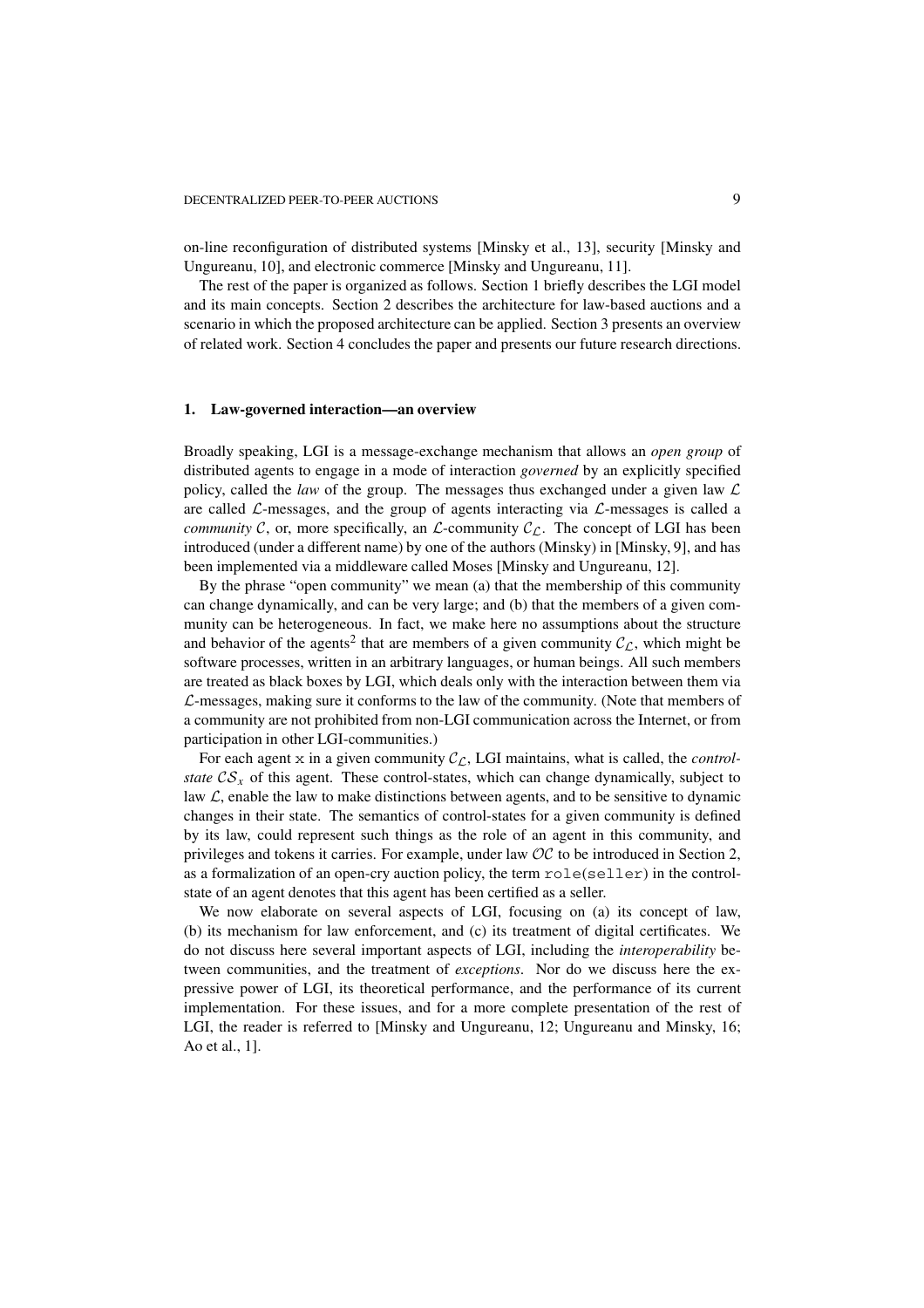## *1.1. The concept of law*

Generally speaking, the law of a community  $C$  is defined over a certain type of events occurring at members of  $C$ , mandating the effect that any such event should have—this mandate is called the *ruling* of the law for a given event. The events subject to laws, called *regulated events*, include (among others): the *sending* and the *arrival* of an L-message; the *coming due of an obligation* previously imposed on a given object; and the *submission of a digital certificate* (more about the latter two kinds of events, later). The operations that can be included in the ruling of the law for a given regulated event are called *primitive operations*. They include, operations on the control-state of the agent where the event occurred (called, the "home agent"); operations on messages, such as forward and deliver; and the imposition of an obligation on the home agent.

Thus, a law  $\mathcal L$  can regulate the exchange of messages between members of an  $\mathcal{L}$ -community, based on the control-state of the participants; and it can mandate various side effects of the message-exchange, such as modification of the control states of the sender and/or receiver of a message, and the emission of extra messages, for monitoring purposes, say.

*On the local nature of laws* Although the law  $\mathcal L$  of a community  $\mathcal C$  is *global* in that it governs the interaction between all members of C, it is enforceable *locally* at each member of  $\mathcal C$ . This is due to the following properties of LGI laws:

- $\bullet$   $\mathcal L$  only regulates local events at individual agents,
- the ruling of  $\mathcal L$  for an event  $\epsilon$  at agent x depends only on  $\epsilon$  and the local control-state  $\mathcal{CS}_x$  of x.
- The ruling of  $\mathcal L$  at x can mandate only local operations to be carried out at x, such as an update of  $\mathcal{CS}_r$ , the forwarding of a message from  $x$  to some other agent, and the imposition of an obligation on x.

The fact that the same law is enforced at all agents of a community gives LGI its necessary global scope, establishing a *common* set of ground rules for all members of C and providing them with the ability to trust each other, in spite of the heterogeneity of the community. And the locality of law enforcement enables LGI to scale with community size.

*On the structure and formulation of laws* Abstractly speaking, the law of a community is a function that returns a *ruling* for any possible regulated event that might occur at any one of its members. The ruling returned by the law is a possibly empty sequence of primitive operations, which is to be carried out locally at the location of the event from which the ruling was derived (called the *home* of the event). (By default, an empty ruling implies that the event in question has no consequences—such an event is effectively ignored.) Such a function can be expressed in many languages. Our middleware currently provides two languages for writing laws: Java, and a somewhat restricted version of Prolog [Clocksin and Mellish, 2]. We employ prolog in this paper.

When prolog is employed for this purpose, an LGI law is defined by means of a Prologlike program L which, when presented with a goal e, representing a regulated-event at a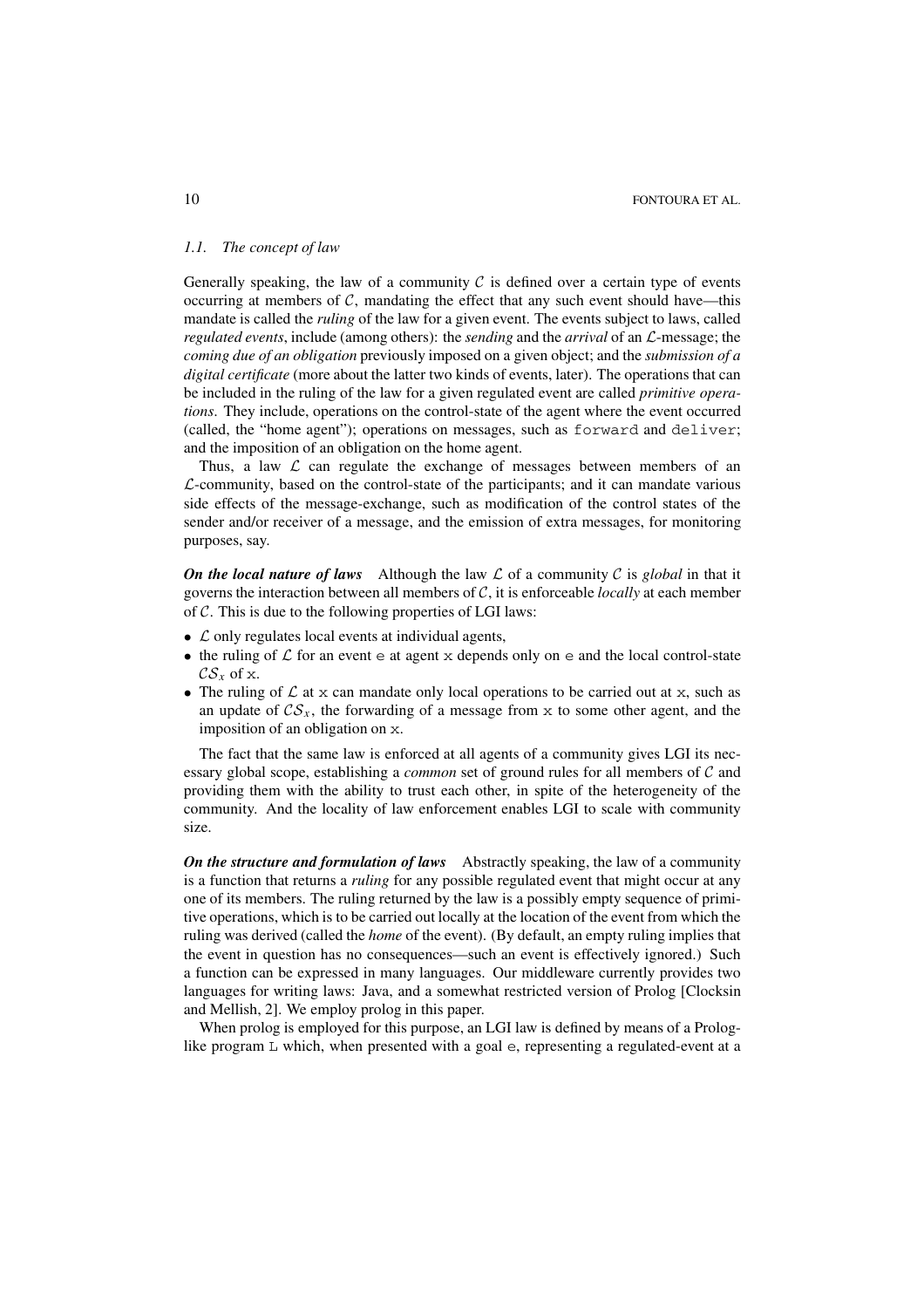| Operations on the control-state    |                                                                                                                                                                        |
|------------------------------------|------------------------------------------------------------------------------------------------------------------------------------------------------------------------|
| t@CS                               | returns true if term $\pm$ is present<br>in the control state, and fails,<br>otherwise                                                                                 |
| $+t$                               | adds term t to the control state;                                                                                                                                      |
| $-t$                               | removes term t. from the<br>control state;                                                                                                                             |
| Operations on messages             |                                                                                                                                                                        |
| forward(x, m, y)                   | sends message m from $x$ to $y$ ;<br>triggers at y an<br>$arrived(x, m, y)$ event                                                                                      |
| deliver(x, m, y)                   | delivers the message m from<br>x to y                                                                                                                                  |
| Miscellaneous                      |                                                                                                                                                                        |
| t.01<br>imposeObligation(oType,dt) | returns true if term $\pm$ is<br>present in list $L$ , and fails,<br>otherwise<br>causes the triggering of an<br>obligationDue(oType)<br>event after time interval dt. |

*Figure 1.* Some primitive operations in LGI.

given agent x, is evaluated in the context of the control-state of this agent, producing the list of primitive-operations representing the ruling of the law for this event. In addition to the standard types of Prolog goals, the body of a rule may contain two distinguished types of goals that have special roles to play in the interpretation of the law. These are the *sensor-goals*, which allow the law to "sense" the control-state of the home agent, and the *do-goals* that contribute to the ruling of the law. A *sensor-goal* has the form t@CS, where  $t$  is any Prolog term. It attempts to unify  $t$  with each term in the control-state of the home agent. A *do-goal* has the form  $d\rho(p)$ , where p is one of the above mentioned primitive-operations. It appends the term p to the ruling of the law. A sample of primitive operations is presented in Figure 1.

*The concept of enforced obligation* Informally speaking, an obligation under LGI is a kind of *motive force*. Once an obligation is imposed on an agent—generally, as part of the ruling of the law for some event at it—it ensures that a certain action (called *sanction*) is carried out at this agent, at a specified time in the future, when the obligation is said to *come due*, and provided that certain conditions on the control state of the agent are satisfied at that time. The circumstances under which an agent may incur an obligation, the treatment of pending obligations, and the nature of the sanctions, are all governed by the law of the community.

Specifically, an obligation can be imposed on a given agent  $x$  at time  $\pm 0$  by the execution at x of a primitive operation

imposeObligation(oType,dt),

where  $dt$  is the time period, after which the obligation is to come due ( $dt$  is specified as a pair [n*,* u], wheren is an integer and u is a unit of time, such as "second" or "hour"), and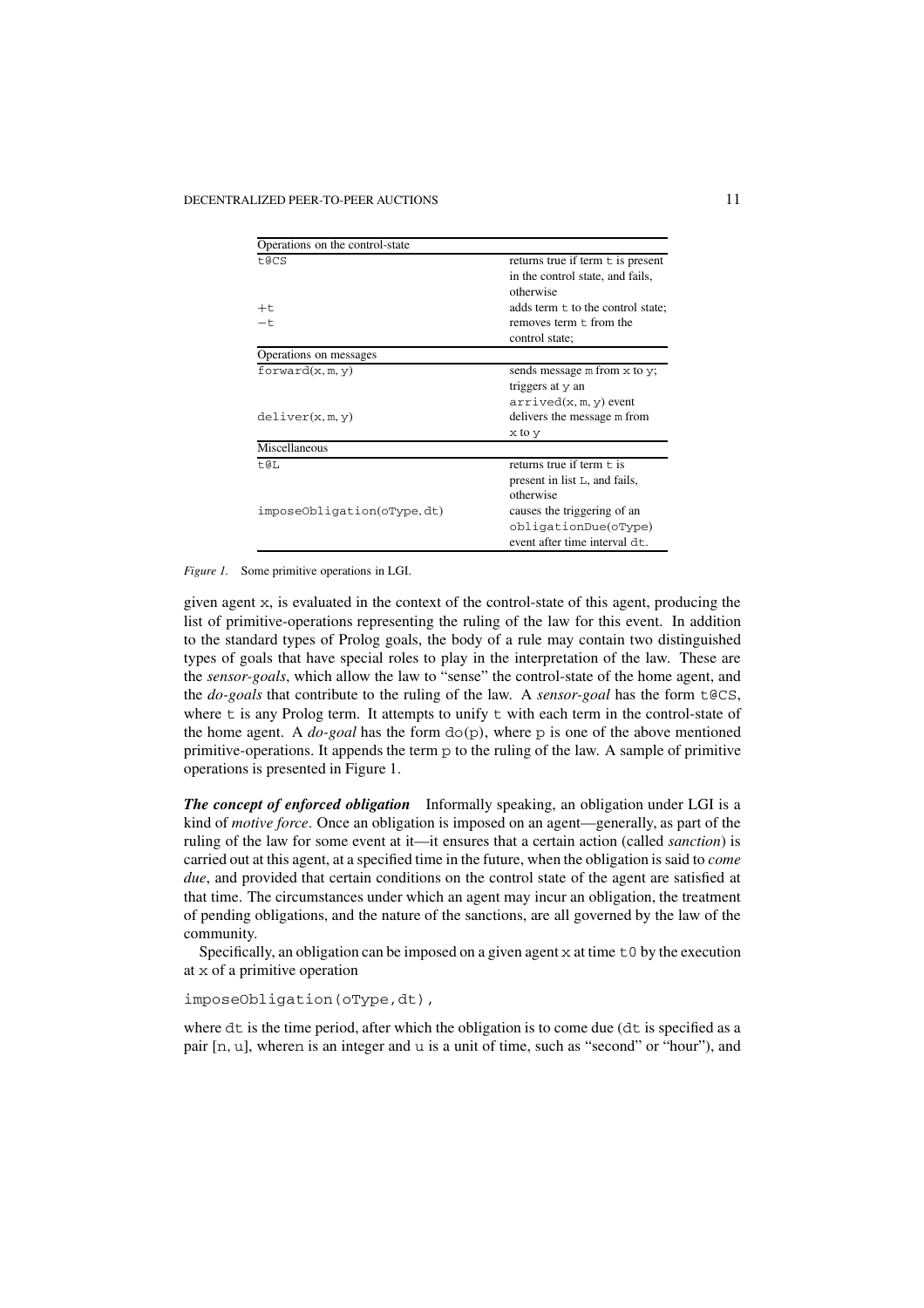oType—the *obligation type*—is a term that identifies this obligation (not necessarily in a unique way). The main effect of this operation is that unless the specified obligation is *repealed* before its due time  $t = t0 + dt$ , the *regulated event* 

## obligationDue(oType)

would occur at agent  $x$  at time  $t$ . The occurrence of this event would cause the controller to carry out the ruling of the law for this event; this ruling is, thus, the *sanction* for this obligation. Note that a pending obligation incurred by agent x can be *repealed* before its due time by means of the primitive operation

```
repealObligation(oType)
```
carried out at x, as part of a ruling of some event. (This operation actually repeals *all* pending obligations of type oType.)

For example, under law  $OC$ , when an seller d starts an auctions, an obligation  $\exp\left(t\right)$  is imposed on d, to come due at the expiration time of this auctions. When this obligation comes due, it will cause d to declare the current winner of the auction.

Note that there is a significant difference between this concept, and the concept of obligation under *deontic logic* [Meyer et al., 8], used for the specification of normative systems. The obligations of deontic logic allow one to reason about *what an agent must do*, but they provide no means for ensuring that what needs to be done will actually be done [Roscheisen and Winograd, 14].

## *1.2. The law-enforcement mechanism*

We start with an observation about the term "enforcement", as used here. We do not propose to coerce any agent to exchange  $\mathcal{L}$ -messages under any given law  $\mathcal{L}$ , just as we cannot coerce doctors to issue their orders via a computer rather than via pen and paper. The role of enforcement here is merely to ensure that *any exchange of* L*-messages, once undertaken, conforms to law* L. More specifically, our enforcement mechanism is designed to ensure the following properties: (a) the sending and receiving of  $\mathcal{L}$ -messages conforms to law  $\mathcal{L}$ ; and (b) a message received under law  $\mathcal{L}$  has been sent under the same law (i.e., it is not possible to forge  $\mathcal{L}$ -messages).

Since we do not compel anybody to operate under any particular law, or to use LGI, for that matter, how can we be sure that all auction messages in a decentralized auction are entered under law OC? The answer is that an agent may be *effectively compelled* to exchange  $\mathcal{L}$ -messages, if he needs to use services provided only under this law, or to interact with agents operating under it. For instance, if the sellers accept only  $OC$ -messages, then anybody needing their services would be compelled to send  $OC$ -messages to them.

*Distributed law-enforcement* Broadly speaking, the law  $\mathcal L$  of community  $\mathcal C$  is enforced by a set of trusted agents called *controllers*, that mediate the exchange of L-messages between members of C. Every member x of C has a controller  $T_x$  assigned to it (T here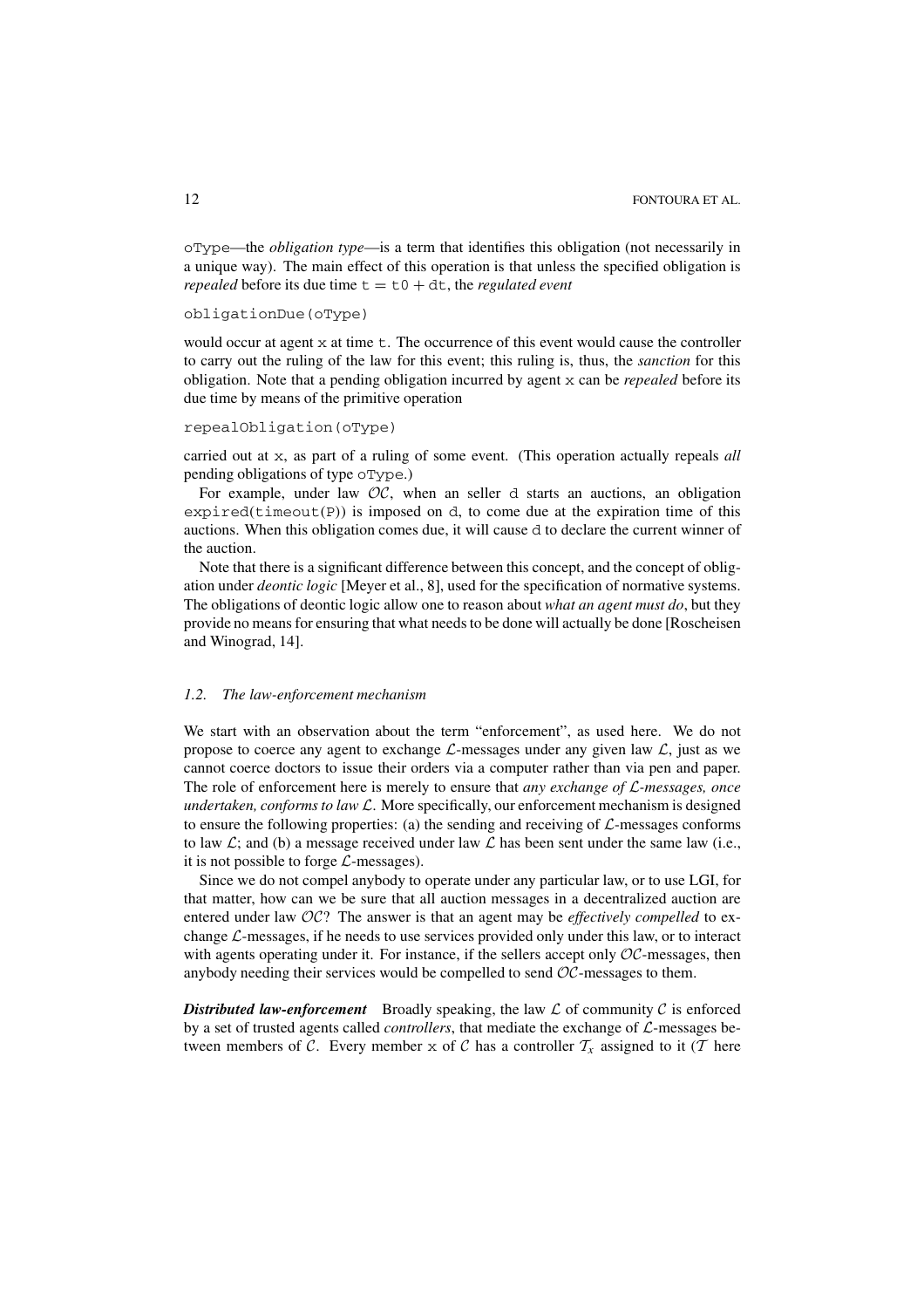



stands for "trusted agent") which maintains the control-state  $CS<sub>x</sub>$  of its client x. And all these controllers, which are logically placed between the members of  $\mathcal C$  and the communications medium (as illustrated in Figure 2) carry the *same law*  $\mathcal{L}$ . Every exchange between a pair of agents x and y is thus mediated by *their* controllers  $T_x$  and  $T_y$ , so that this enforcement is inherently decentralized. Although several agents can share a single controller, if such sharing is desired. (The efficiency of this mechanism, and its scalability, are discussed in [Minsky and Ungureanu, 12].)

Controllers are *generic*, and can interpret and enforce any well formed law. A controller operates as an independent process, and it may be placed on any machine, anywhere in the network. We have implemented a *controller-service*, which maintains a set of active controllers. To be effective in a widely distributed enterprise, this set of controllers need to be highly available, and well dispersed geographically, so that it would be possible to find controllers that are reasonably close to their prospective clients. One can envision such a service being provided by governmental agency, such as the US Post Office, or by a commercial company (or several of them), which charges for the use of its controllers, and assumes a degree of responsibility for their correctness, and a degree of liability for damages that might be caused by a malfunctioning controller.

*On the basis for trust between members of a community* For a members of an  $\mathcal{L}$ -community to trust its interlocutors to observe the same law, one needs the following assurances: (a) that the exchange of  $\mathcal{L}$ -messages is mediated by controllers interpreting the *same law* L; and (b) that all these controllers are *correctly implemented*. If these two conditions are satisfied, then it follows that if y receives an  $\mathcal{L}$ -message from some x, this message must have been sent as an  $\mathcal{L}$ -message; in other words, that  $\mathcal{L}$ -messages cannot be forged.

To ensure that a message forwarded by a controller  $T_x$  under law  $\mathcal L$  would be handled by another controller  $\mathcal{T}_v$  operating under the *same* law,  $\mathcal{T}_x$  appends a one-way hash [Schneier,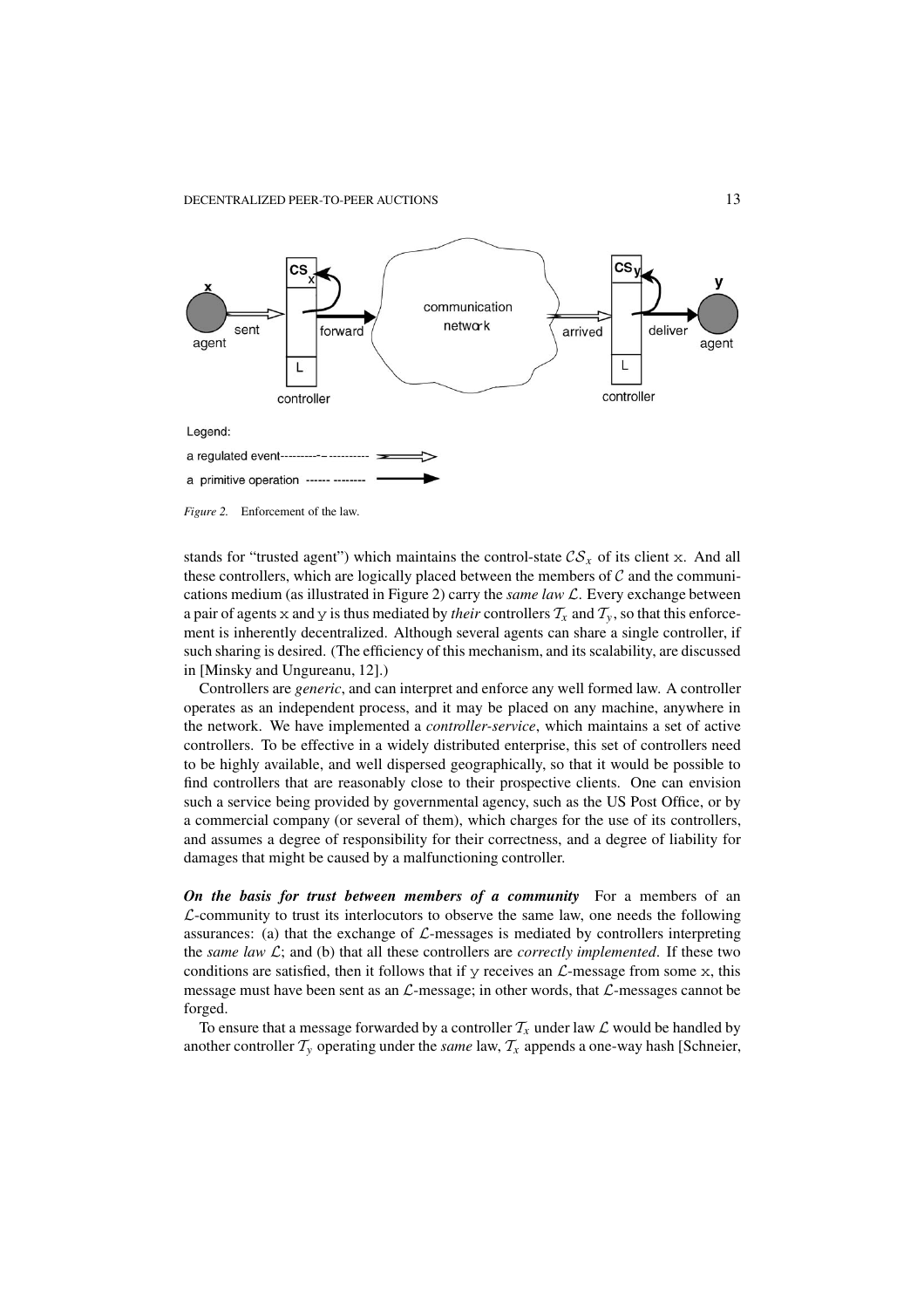15] H of law  $\mathcal L$  to the message it forwards to  $\mathcal T_v$ .  $\mathcal T_v$  would accept this as a valid  $\mathcal L$ -message under  $\mathcal L$  if and only if H is identical to the hash of its own law.

With respect to the correctness of the controllers, if an agent is not concerned with malicious violations, then it can trust a controller provided by our controller-naming service, or a controller provided by the operating system—just like we often trust various standard services on the Internet, such as TCP/IP protocols. When malicious violations are a concern, however, the validity of controllers and of the host on which they operate needs to be certified. In this case, the controller-naming service needs to operate as a *certification authority* for controllers. Furthermore, messages sent across the network must be digitally signed by the sending controller, and the signature must be verified by the receiving controller, allowing the two controllers to trust each other. Such secure inter-controller interaction has been implemented in Moses [Minsky and Ungureanu, 11].

## *1.3. The treatment of certificates under LGI*

Under LGI, *all agents are made equal* at the time they join an  $\mathcal{L}$ -community. This is because the control-state of all new members is identical—and control-states provide the only means for a law to make distinctions between agents. We now explain how an agent can acquire extra privileges, thus becoming *more equal than others* (with apologies to George Orwell), by submitting appropriate certificates.

The submission by an agent x, operating under law  $\mathcal{L}$ , of a certificate Cert to its controller, has the following effect. An attempt is made to confirm that Cert is a valid certificate, duly signed by an authority that is acceptable to law  $\mathcal{L}$ , i.e., an authority that is represented by one of the authority – clauses in the preamble to the law (see Figure 6 for an example). If this attempt is successful,<sup>3</sup> then a *certified-event* is triggered. This event, which is one of the *regulated-events* under LGI, has as its argument the following representation of the submitted certificate:

```
[issuer(I), subtect(S), attributes(A)].
```
Here  $I$  and  $S$  are internal representations of the public-keys of the CA that issued this certificate, and of its subject, respectively; and A is what is being certified about the subject. Structurally, A is a list of attribute*(*value*)* terms. For example, the attributes of a certificate might be the list [name*(*johnDoe*),* role*(*seller*)*], asserting that the name of the subject in question is JohnDoe and his role in this community is a doctor. Additional components of the attributes field include the expiration time of the certificate, the URL of the server that maintains CRLs for this type of certificates, a certificate id (used to identify it in CRLs), etc. (Currently we support SPKI format of certificates [Ellison, 3].)

What happens when the certified event is triggered depends, of course, on the law. In the case of law  $OC$  of Figure 6, for example, the following would happen when a sellercertificate is presented, triggering the certified event: (a) the term role*(*seller*)* is set in the control-state of the agent in question, and (b) an obligation is imposed to deal with the eventual expiration of this certificate.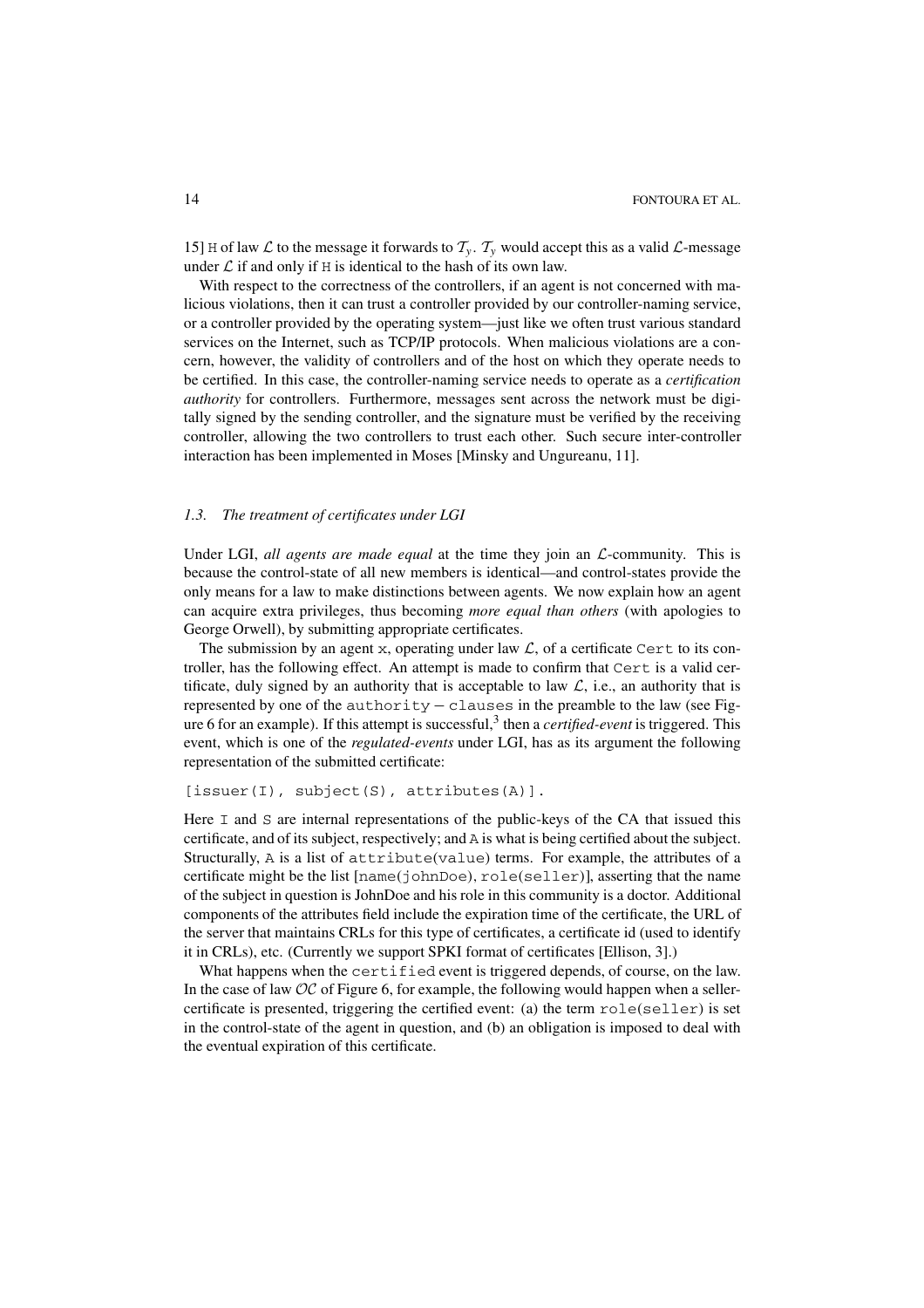

*Figure 3.* Deployment of an  $\mathcal{L}$ -group.

#### *1.4. Engaging in an* L*-community*

For an agent x to be able to exchange  $\mathcal{L}$ -messages with other members of an  $\mathcal{L}$ -community, it must: (a) find an LGI controller, and (b) notify this controller that it wants to use it, under law  $\mathcal{L}$ . We will discuss these two steps below.

*Locating an LGI controller* As already discussed, the Moses middleware includes a controller-service, which can be used to maintain a set of active controllers. This server provides the address (host and port) of the available controllers to any agent that wishes to engage in LGI. One may have any number of such servers so that controllers can be distributed in different regions of the Internet. Efficiency-wise,  $x$  would do best by selecting a controller closest to it (to minimize the overhead of forwarding L-messages through the controller). But functionally, one is free to choose a controller anywhere on the Internet, and several agents may share a single controller, without knowing of each other. In Figure 3, we present a simple example of such an organization, as well as possible ways of interacting with it.

For simplicity we presented here only one cluster of controllers, maintained by one organization. This is not mandatory. Under our architecture multiple such clusters can exist which can be maintained by one or multiple organizations. In order for agent x to exchange  $\mathcal{L}$ -messages with agent y, x (and y) have first to locate an available controller. This is done by contacting the controller-server and obtaining from it the address of a controller (messages 1 and 2, respectively  $1'$  and  $2'$ , in Figure 3). Then they both have to tell their respective controllers to  $adopt$  law  $\mathcal{L}$ , as we will discuss below, tehy have to find each other addresses (as illustrated by arrow 3 in the diagram). In our example of law-governed auctions, the seller is publishing its own address so that the buyers are able to contact it. In other applications, discovering the address of an agent can be done either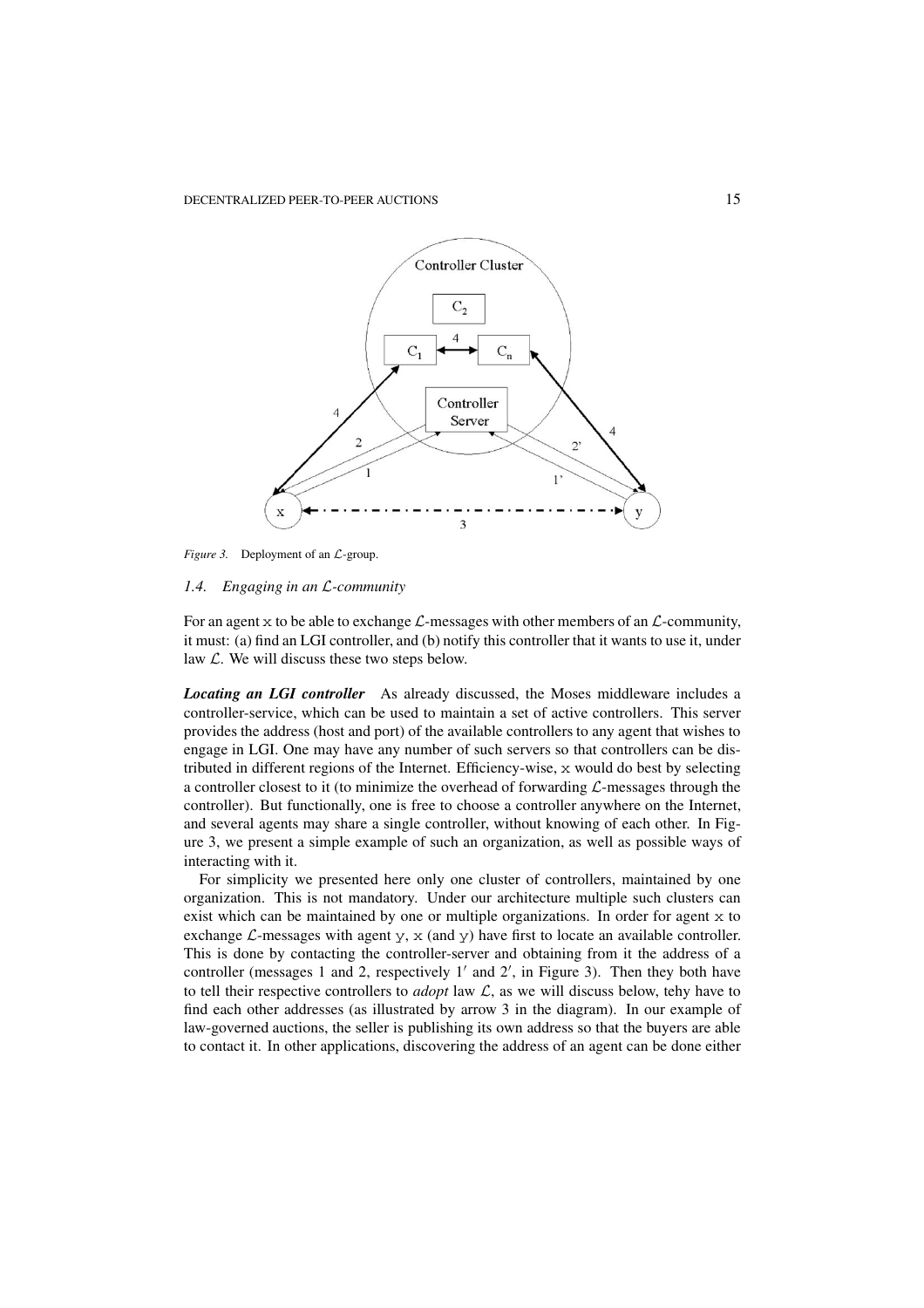by using centralized name servers or by any other means of communication (like telephone or e-mail messages).

After x knows the address of y, every message that x sends to y (message 4 in Figure 3) passes first through  $x$ 's controller, then through  $y$ 's controller and finally, if the law allows, is delivered to y.

*Adopting a law* Upon selecting a controller *C*, x would send *C* the message

adopt(law,name)*,*

where law is the law that it wants to adopt, and name is the name that it wants to be known by. The argument law can take the form of either the text of the law to be adopted or the name of such a law, given to it by a specified *law-repository* service, which is another tool provided by Moses—we will not discuss here the details of this service but rather assume that the text of the entire law is always passed to the controller.

When controller *C* receives the adopt message, it checks the supplied law for syntactic validity, and the chosen name for uniqueness among the names of all current agents handled by *C*. If these two conditions are satisfied, and if *C* is not already loaded to capacity, it will set up an initial control-state for agent x, as specified in the preamble of the law adopted by x, allowing x to start operating under this law.<sup>4</sup>

#### **2. Decentralized auctions and scenarios of use**

In this section we present the LGI-based auctioning system. We start with the general architecture and we then describe an example law for an open-cry auction policy [Kumar and Feldman, 5]. We also propose solutions for two different issues related to the auctioning in the Internet: auditing and treatment of complaints. We show how these issues, which can be viewed as auction parameters, are specified as part of the auction policy using LGI. The same approach is valid for other auction parameters.

#### *2.1. LGI-based auctioning architecture*

The three main entities in the LGI-based auctioning architecture are: auction registry, sellers, and buyers. The following paragraphs detail each of them.

- *Auction registry*. The auction registry is a separate agent that holds the selling offers as a tuple {ProductName, Description, SellerAddress, AuctionPolicy, Timeout}. Sellers can insert or delete tuples from the registry, while buyers can just query the registry about current auctions.<sup>5</sup> If there is no offer until the timeout for the auction expires, the registry withdraws the auction tuple.
- *Sellers and buyers*. All the interaction between sellers and buyers is governed by LGI according to the auction policies (laws) specified in the registry tuples. We assume, for simplicity, that the actual exchange of product and money between the buyer that wins the auction and the seller is handled by the two parties involved, like in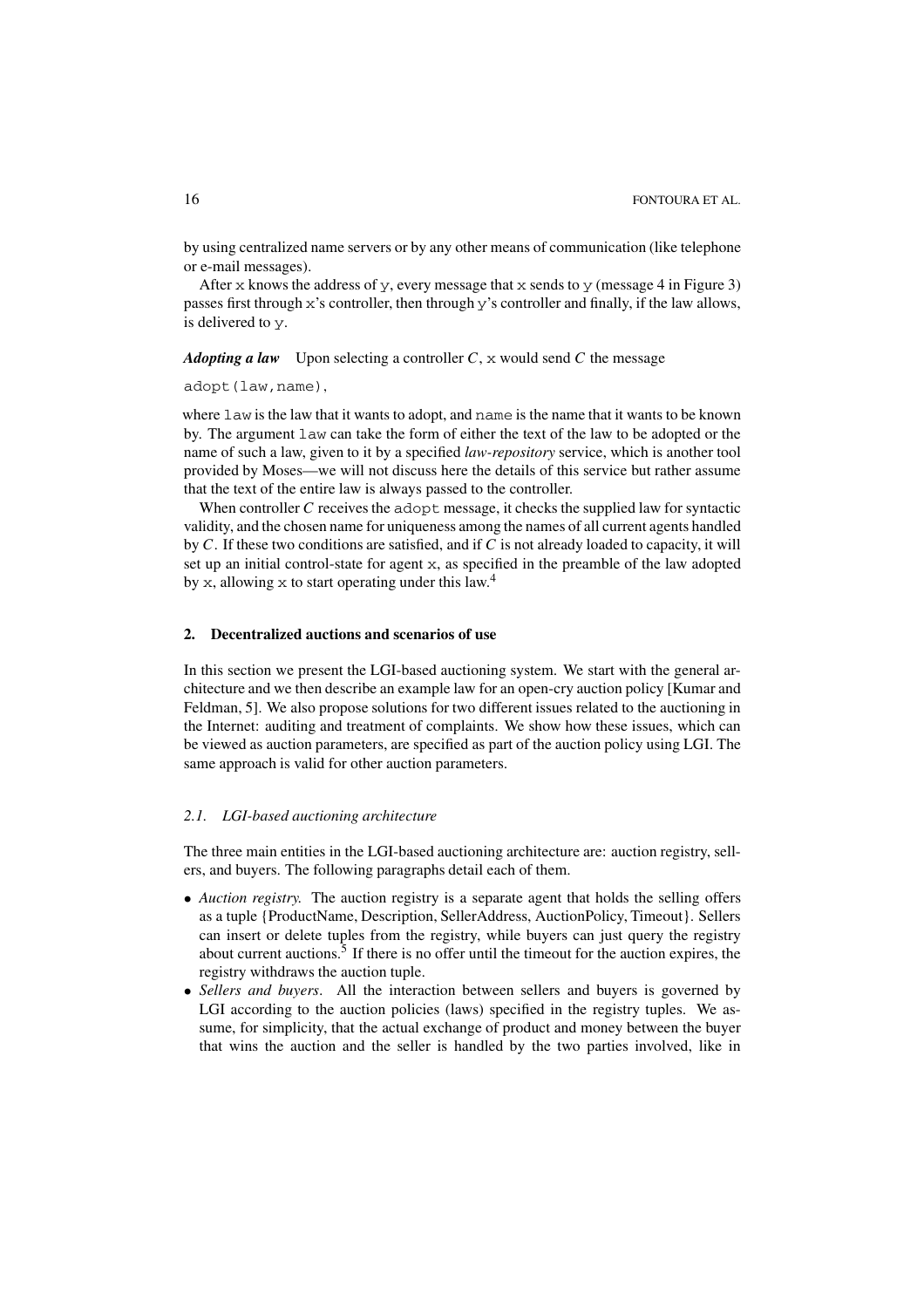

*Figure 4.* Interaction among sellers, buyers, and the auction registry.

other auction systems, such as eBay (http://www.ebay.com). However, the law can also incorporate electronic methods of payment like electronic money or PayPal (http://www.paypal.com). After the auction is over, the seller deletes the associated tuple from the auction registry.

The following messages summarize the interaction between the different entities, as illustrated in Figure 4:

- 1. Sellers send messages to the auction registry to insert or delete auction tuples. Before a tuple is inserted in the auction registry, or after it is deleted, it is not possible for buyers to bid on the specified product.
- 2. Buyers make requests for offers that meet some conditions and the registry returns the list of such tuples (if any) back to the buyer. When a buyer discovers about an interesting auction, it can adopt the auction law and join the community that is conducting the auction.
- 3. Buyers and sellers exchange messages according to the law specified in the auction tuple. They interact directly, in a peer-to-peer communication model, meaning that there is no centralized auction room. The enforcement of the auction law is distributed, using LGI.

It is up to the agents involved to agree to participate in the auction or not, after examining the auction law. Please note that the auction registry does not necessarily belong to the community since interaction with the registry does not need to be governed by LGI. In fact, several implementations of the auction registry can be used, as long as they provide methods for registering and consulting auctions.

Other kinds of agents may also participate in the auctioning process, such as auditors and complaints agents. Figure 5 shows a snapshot of the system with two buyers and two sellers: buyer 1 interacts with seller 1 under law K and with seller 2 under law L. Buyer 2 only interacts with seller 2 under law L. Moreover, in the case of law K buyers and sellers interact with a given auditor, while in law L they interact with an another auditor and with a complaints agent. All interaction among buyers, sellers, auditors, and complaints agents, is peer-to-peer and enforced using LGI. Section 2.2.1 details auditioning, while Section 2.2.2 describes how complaints can be handled in the proposed architecture.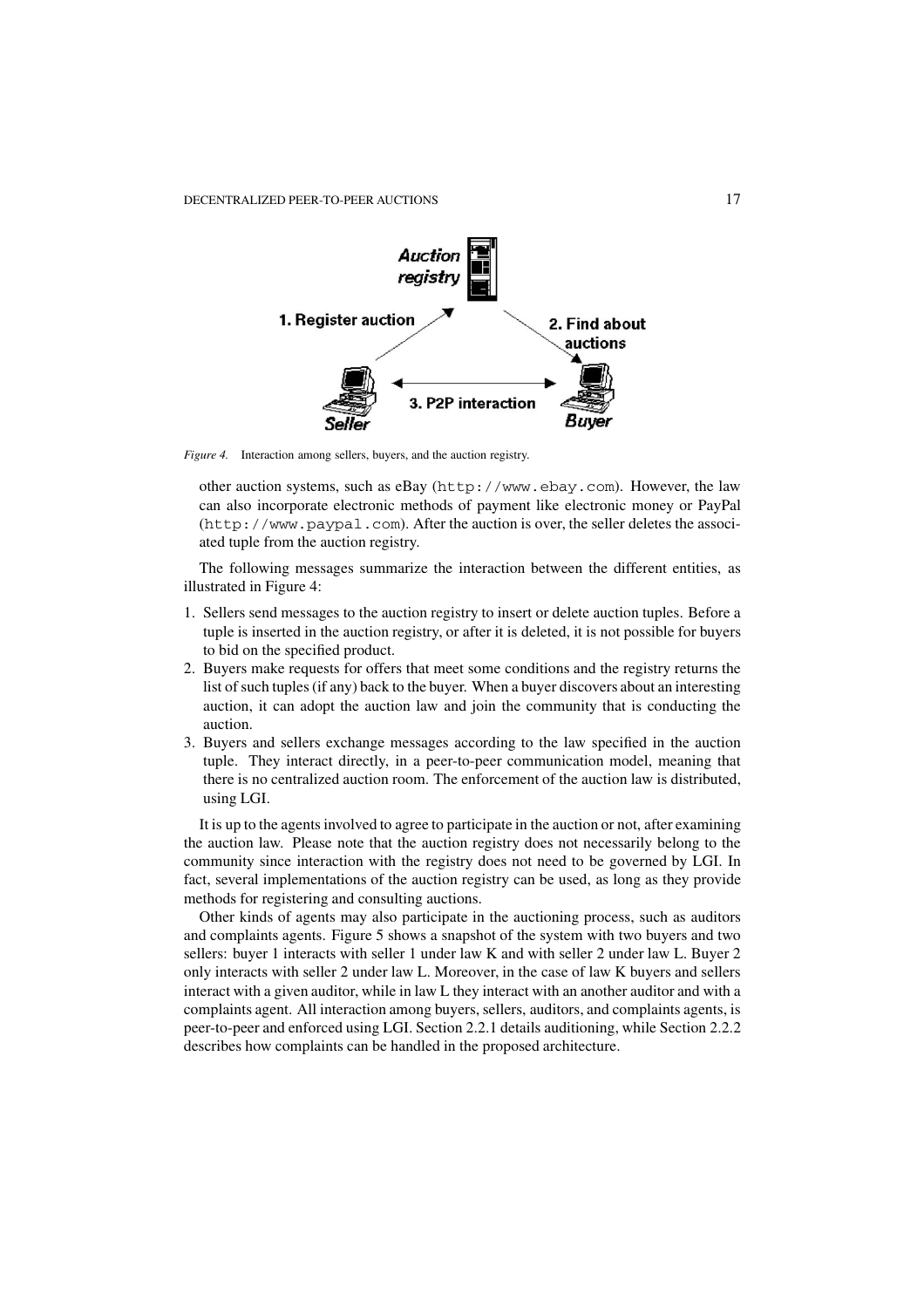

*Figure 5.* A snapshot of the system with 2 buyers and 2 sellers.

## *2.2. Auction law example*

In this section we present an example of auction law (called open-cry auction [Kumar and Feldman, 5]) written using LGI. The main idea is that buyers compete with each other to purchase the specified product. At each moment, a buyer can either make a bid or ask for the highest bid so far. If the bid value is greater than the current maximum value, this value is stored at the seller as the maximum current bid. If not, the bid is rejected and the current maximum value is sent back to the buyer. When a higher bid is accepted, the buyer that had the previous highest bid is notified that it was out-bided. At the end of the auction period the seller notifies the winning buyer that he or she actually won the auction. In this way, all of the involved buyers will be notified if they won the auction (by receiving a succeeded message) or if they were out-bided. The law is presented in Figures 6 and 7. The rules of the law are followed by comments (in italic) that, together with the following discussion, should provide the reader with some understanding of the nature of LGI laws. Using the techniques described in this paper, one can easily develop laws for different types of auctions.

The preamble of the law contains the following clauses. First, there is the law clause that identifies the name of this law, and the public key of the CA to be used for the authentication of the controllers that are to mediate  $OC$ -messages, as described in Section 1.4. Second, there is an authority clause that identifies admin, represented by its public key, as a CA for certifying various roles played in this community. Third, the initialCS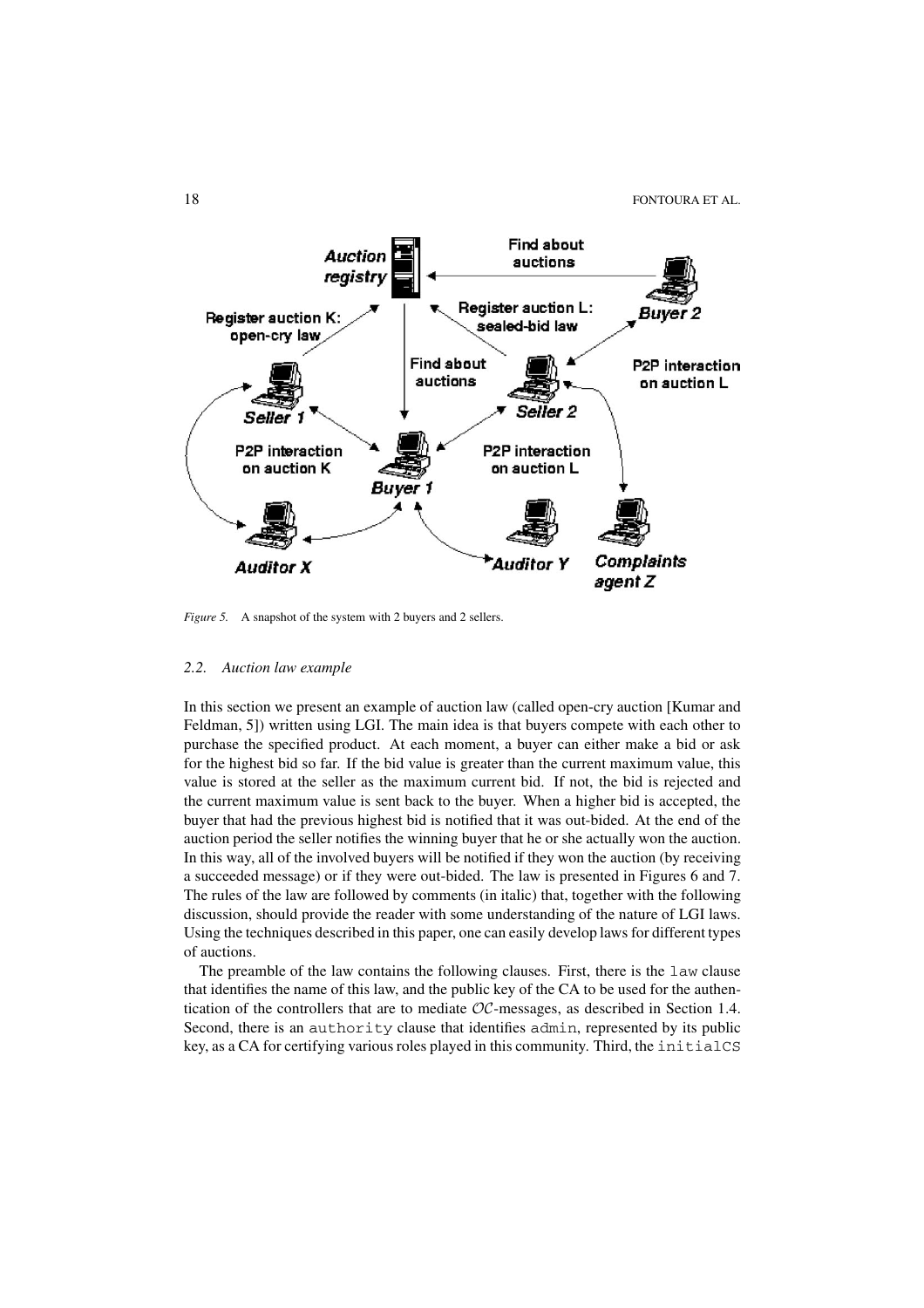clause defines the initial control-state of all agents in this community—it is empty in this case. And finally the Auditor specifies the auditor for this auction.

Rules  $R_1$  and  $R_2$  deal with the adoption of this law, allowing an agent to start operating either as a seller or as a buyer by getting the term seller or buyer in its initial controlstate. The adoption of the law is conditioned on presenting a valid certificate, previously obtained from a certifying authority. Any agent that presents a valid certificate gets the term certified in its control state, allowing him to participate (as a buyer or as a seller) in any auction. The certificates expire after a specified period of time (100 seconds in our example). When that happens, Rule  $R11$  is trigerred and the term certified is removed from the control state of the agent. The agent is then not able to participate in any auction until he or she presents a valid certificate to its controller. We will now discuss how a buyer can make an offer and what are the possible answers from the seller.

First, by Rule  $R_3$ , the seller actually starts the auction for the product with the name P. The maximum price is initially set to 0. An obligation is imposed in the sense that the auction should be finished after a specified period of time. Buyers can now send offers using Rule R4. According to the rule R5, the bid is checked if it is the best offer. If it is, the maximum price is set to this value and the buyer that had previously the best offer is informed that his offer was out-bided triggering the execution of Rule  $\mathcal{R}10$ . If it not the best offer, according to Rule R6, the buyer is informed that his or hers bid was rejected and the execution of Rule  $R9$  is triggered. When the auction is finished (rule  $R7$ ) the seller informs the winning buyer through Rule R8.

We also try to minimize the possibility of a seller to act as a buyer in the same auction to artificially increase the price. When an offer is received by the seller (in rules  $R5$  and  $R6$ ), the law checks whether the seller is also a buyer or not.

Agents have to exchange messages using the format required by the law. The current implementation of LGI provides an XML interface, allowing agents to communicate using XML as the main language for describing the data. In this case, the law plays also the role of the schema for the XML documents that are exchanged between the agents.

*2.2.1. Auditing* The LGI paradigm naturally supports the concept of auditing. An auditor is basically an agent that is not involved in the auction but that receives copies of the messages that were exchanged. If an auditor exists, an agent can request copies of the messages exchanged during the auction and use this information to find out about the behavior of some of the involved agents. An auction can have more than one auditor and the auction law specifies the messages that are sent to each of them. An agent can choose not to participate in an auction if it does not trust its auditors. Although the law specifies what messages are sent to the auditors, it imposes no restrictions in the way they handle the messages they receive.

*2.2.2. Treatment of complaints* An agent can complain about another agent (A) if he or she thinks that A did not have a correct behavior. Examples of incorrect behavior include: not sending the item once the auction is over, sending a defect product, not sending the payment, and so on. To handle these situations an auction law can specify a complaints agent, which is an analogue of the Better Business Bureau from the real life. A complaints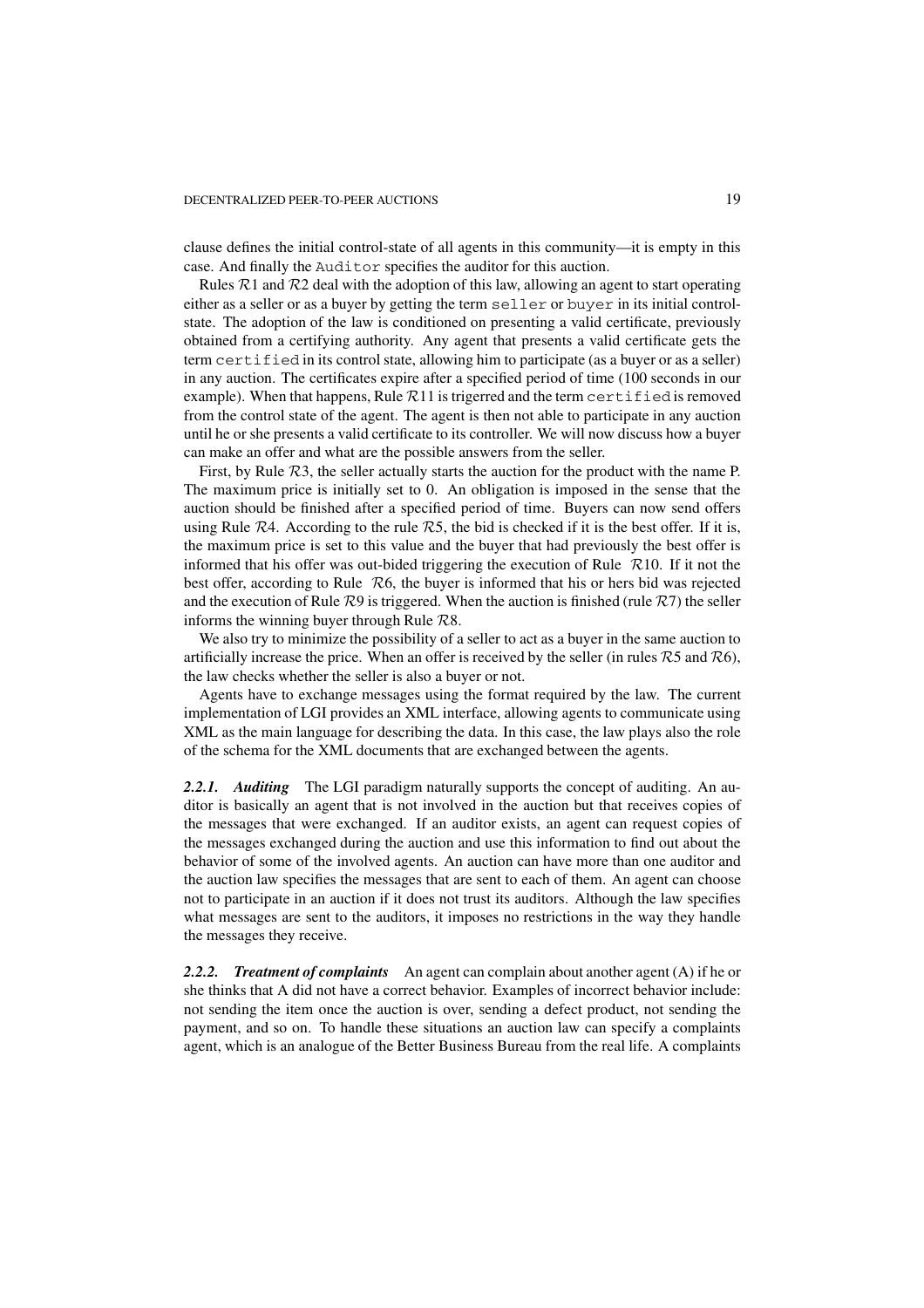```
Preamble: law(name(oc),ca(publicKeyOfCAuth)).
     authority(admin,URL(http://aramis.cs.rutgers.edu:9020))
     initialCS(\Box)alias(auditor, auditor@enterprise.com)
R1 certified(X, certificate(issuer(admin), subject(Y),
          attributes([seller(N)])))
       :- do(deliver(X, certificate(issuer(admin), subject(Y),
          attributes([seller(N)])), X)), do(+certified),
          do(+role(seller)), repealObligation(endCertified(X)),
          imposeObligation(endCertified(X), 100), do(deliver(X,
          attributes([seller(N)], auditor).
     An agent can participate in the auction as a seller—i.e., having a term role(seller) in its control
     state. In order to participate in the auction it has to present a valid certificate. An obligation is imposed
     to limit the duration of the validity of the certificate (in this case the certificate is valid for 100s). The
     content of the certificate, along with the seller name, is also sent to the auditor.
R2 certified(X, certificate(issuer(admin), subject(Y),
          attributes([buyer(N)])))
       :- do(deliver(X, certificate(issuer(admin), subject(Y),
          attributes([buyer(N)])), X)), do(+certified),
          do(+role(buyer)), repealObligation(endCertified(X)),
          imposeObligation(endCertified(X),100), do(deliver(X,
          attributes([buyer(N)], auditor).
     An agent can participate in the auction as a buyer—i.e., having a term role(buyer)in its control state.
     Like in the case of the seller, an obligation is imposed to limit the duration of the validity of the certificate
     (the certificate is valid for 100s) and the content of the certificate, along with the buyer name, is also sent
     to the auditor.
R3 sent(X, start(P, T), X)
       :- certified@CS, role(seller)@CS, do(+P), do(+max(P, 0)),
          do(+winner(P, X)), do(imposeObligation(timeout(P), T)),
          do(deliver(X, start(P, T), auditor).
     Only a seller can start the auction for the product P. From this moment on, offers are received and an
     obligation is imposed that the auction should stop after the specified period of time. The tuple corre-
     sponding to this product should have been already placed in the auction registry, otherwise the buyers
     cannot find about this auction. A copy of the message is sent to the auditor.
R4 sent(X, offer(P, M), Y) :- certified@CS, role(buyer)@CS,
       do(forward(X, offer(P, M), Y)), do(deliver(X, offer(P, M, Y),
       auditor).
     The offer can be made by the buyer only if he or she has been certified. A copy of the message is also
     sent to the auditor.
```
*Figure 6.* Law OC for the open-cry auction, part 1.

agent interacts with the auditors and with the certifying authorities to get copies of the messages exchanged and the IDs of the involved agents. By processing this information, it can check if a given complaint is accurate or not and it can inform the certifying authorities about the improper behavior of agents.

An example of how a complaints agent can be used to increase the trust of agents in the correctness of the auction is the prevention of the artificial increase of the price by the seller. As we detailed in the previous section, the law can check if the seller is registered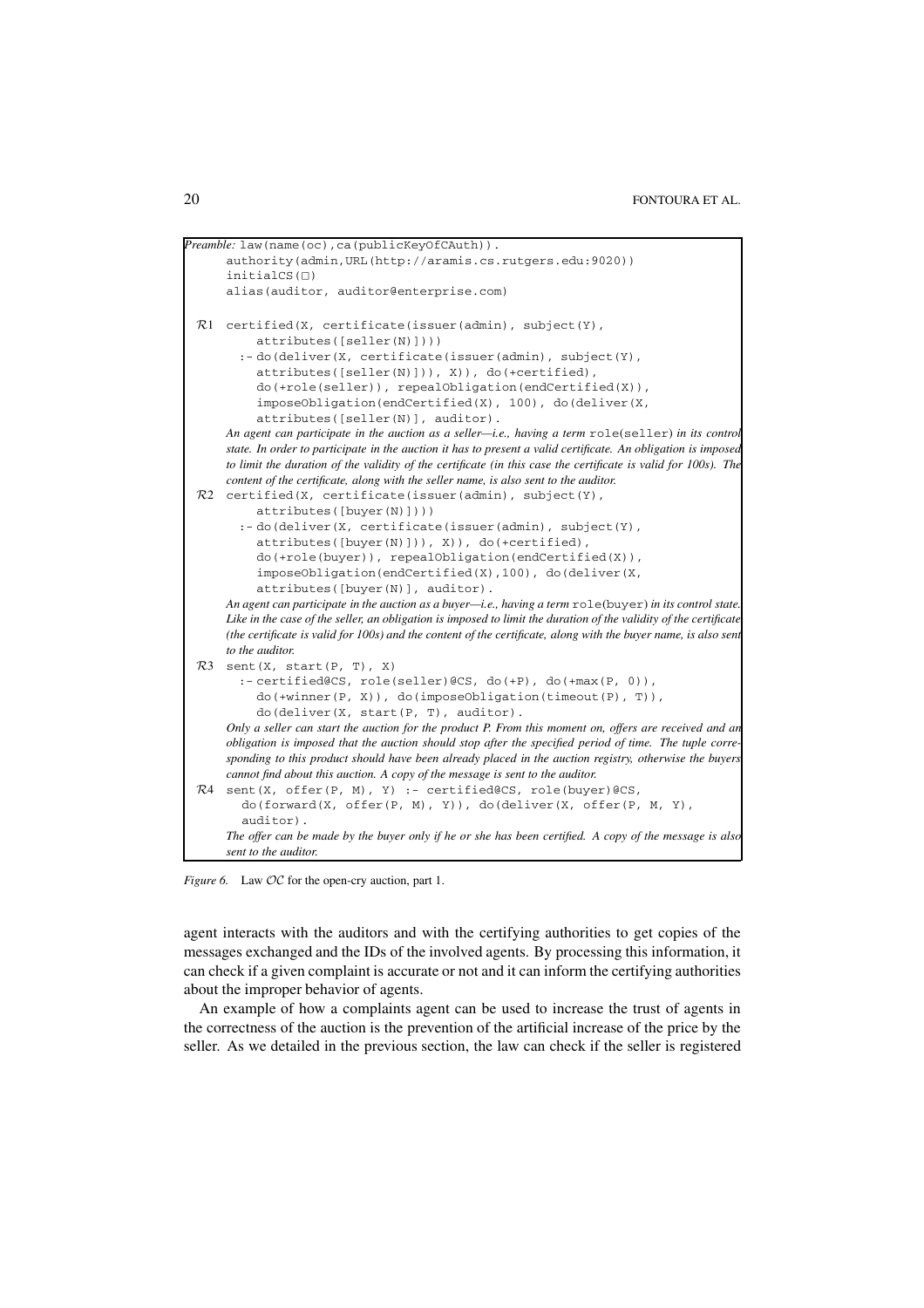

*Figure 7.* Law *OC* for the open-cry auction, part 2.

at the same controller as a seller and as a buyer. However, the law cannot check whether the seller registered himself as a buyer on another controller and participates in the auction as a regular buyer. Moreover, it might happen that "friends" of the seller participate in the auction to artificially increase the price.

Once a complaint is filed, the complaints agent can talk to the auditor to retrieve copies of all the exchanged messages and the real IDs (as are written in the certificates) of the agents. With this information at hand, it can find out about the malicious behavior of such a seller. When the seller certificate expires and he or she requests a new one from the certifying authority (CA), the CA can ask the complaints agent about the seller behavior and it can refuse to issue the new certificate.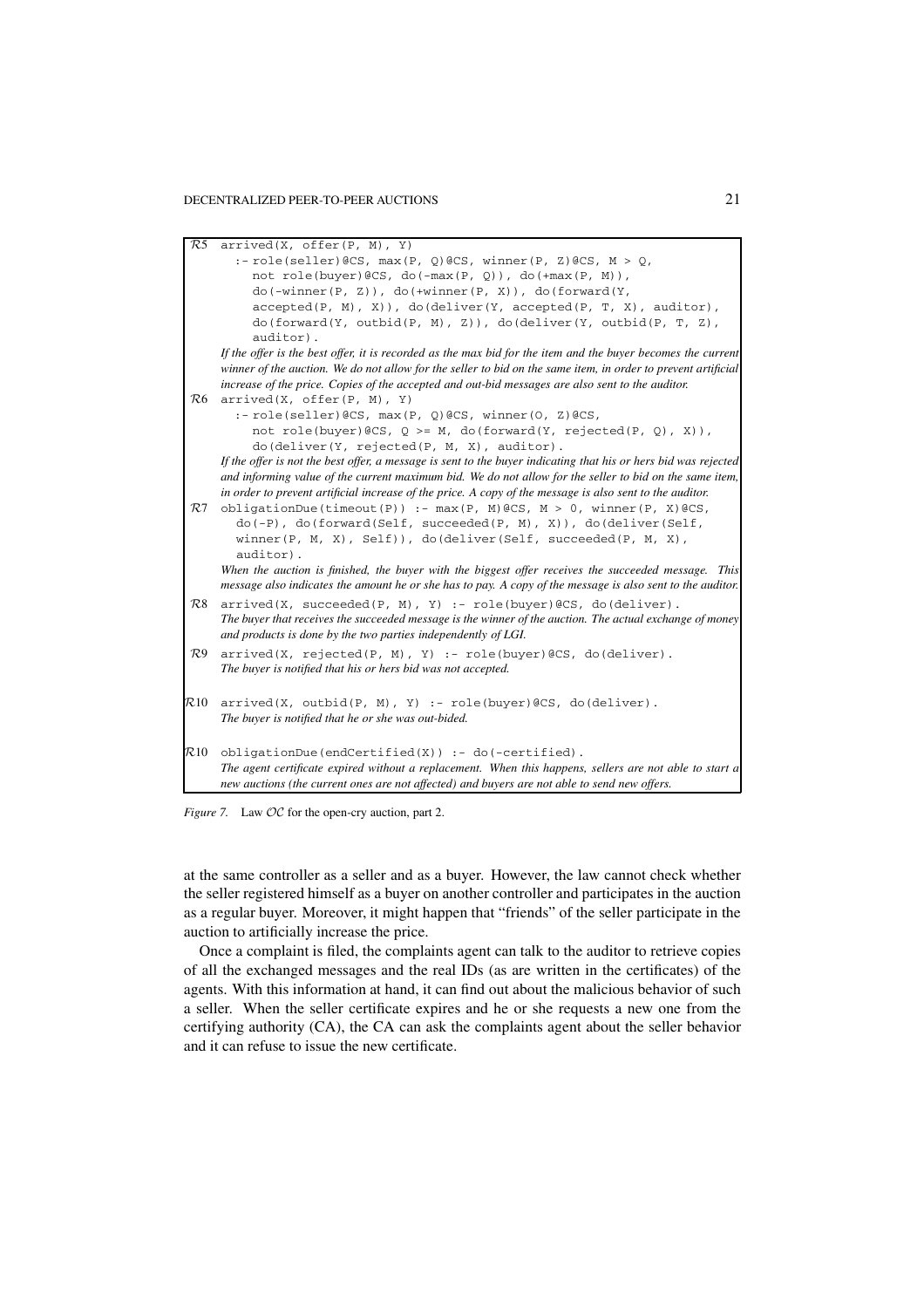## **3. Related work**

Currently several Web sites provide auction services. These sites can be classified into two categories: consumer-to-consumer (C2C) and business-to-consumer (B2C). In C2C auctions, such as Ebay (http://www.ebay.com), users can act as both sellers and buyers, posting new auctions and participating in existing auctions. In B2C auctions, such as Egghead (http://www.egghead.com), users act only as buyers, participating in the available auctions. B2C auctions are less "risky" for buyers, since the seller is usually a "brand name" company that can be trusted. In C2C auctions, although the auction site acts as a mediator, there is no guarantee about the reputation of the seller. As discussed throughout the paper, centralized auction systems cannot solve this issue since they do not allow auction participants to engage the entities they trust as part of the auction process.

The AuctionBot system [Wurman et al., 17] allows users to customize auction policies. The system is centralized, having a very similar structure to eBay (http://www.ebay. com) or other commercial systems. The main advantage of AuctionBot is that the user can parameterize the pre-defined auction policies (like Dutch, sealed) to choose, for example, between the first prize or the second prize as the auction winner. The marketplace framework described in [Kumar and Feldman, 5] also allows the definition of several auction and negotiation protocols. However, both systems do not support distributed enforcement and rely on a centralized marketplace, limiting the customization options of the auction participants.

The auction registry component of the proposed LGI-based architecture can be view as a yellow pages or discovery service, where buyers search for auctions. UDDI (Universal Description, Discovery and Integration) can be used to standardize the auction registry interface. UDDI is an "open industry initiative enabling businesses to (i) discover each other, and (ii) define how they interact over the Internet and share information in a global registry architecture" (http://www.uddi.org).

# **4. Conclusions and future work**

Online auctions is an important application area—Forecast Research expects that in 2003 there will be a market of 14 million consumers and \$19 billion in sales. In this paper we presented a novel system for supporting online auctions that takes full advantage of the distributed nature of the Internet.

In the proposed architecture, agents can setup their own auction policies and these policies are explicitly enforced using the LGI paradigm. Auctions are conducted in a totally distributed manner, through a peer-to-peer communication protocol among the several agents. There is no centralized authority that can act as a trusted mediator. However, we have shown how third parties, such as auditors and complaints agents, can participate on the auctioning process under a given law. Currently, none of the online auction services follow a similar architecture. Moreover, this architecture is not limited to auctions, but it can be applied to any online trading model.

We are currently working on the definition of laws for other types of negotiation. We are especially interested in studying the behavior of agents in the presence of several op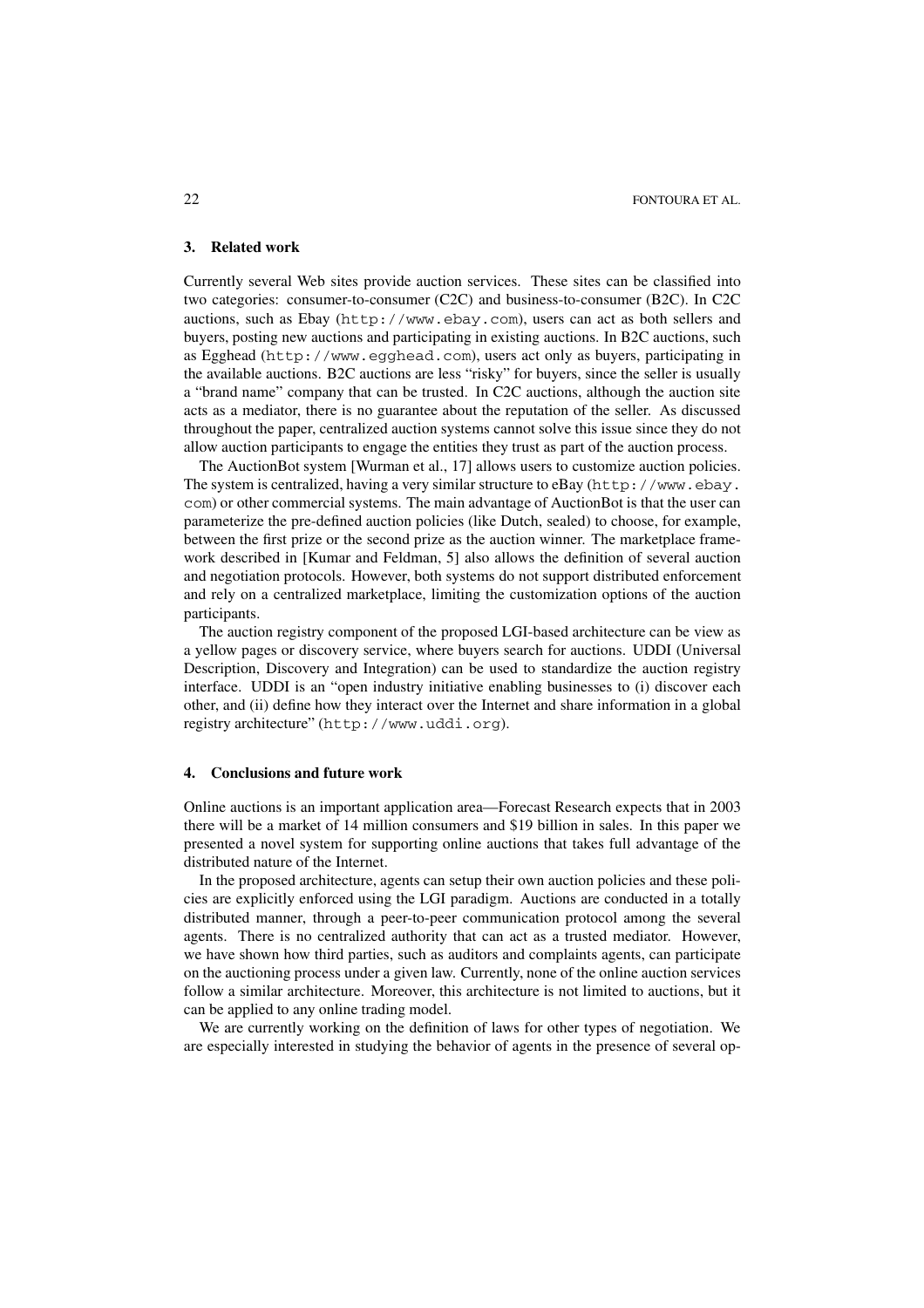tional (and conflicting) laws. Another topic we plan to investigate is the integration of our system with the Web services paradigm, in which agents find out about each other using XML-based discovery mechanisms, such as UDDI (http://www.uddi.org), and exchange messages using XML and SOAP. We are particularly interested in investigating the relationship between laws and Web service description languages, such as WSDL (http://www.uddi.org). Another point of extension that we are currently working on is the development of a Web-based system for the definition of auction policies in a simple and straightforward manner. This interface allows users to define new laws visually, based on previously defined ones.

#### **Notes**

- 1. Although the paper focuses on auctions, the proposed architecture also works for other kinds of online trading, such as brokerages and two party negotiations [Kumar and Feldman, 5].
- 2. Given the popular usages of the term "agent," it is important to point out that we do not imply by it either "intelligence" nor mobility, although neither of these is being ruled out by this model.
- 3. If the the certificate is found invalid then an *exception-event* is triggered.
- 4. If any one of these conditions is not satisfied, then x would receive an appropriate diagnostic, and will be able to try again.
- 5. In the case of reverse auctions, such as Priceline (http://www.priceline.com), the opposite situation is possible: the buyers post the auctions and the sellers query the registry for new auctions. For the sake of simplicity, in the rest of the paper our discussion does not consider reverse auctions. However, the proposed architecture can be used to model any kind online trading [Kumar and Feldman, 5], as long as it can be represented as a law in the LGI paradigm.

#### **References**

- [1] Ao, X., N. Minsky, T. Nguyen, and V. Ungureanu. (2000). "Law-Governed Communities over the Internet." In *Proceedings of Fourth International Conference on Coordination Models and Languages*, Limassol, Cyprus, September 2000. Lecture Notes in Computer Science, Vol. 1906. Berlin: Springer, pp. 133–147.
- [2] Clocksin, W.F. and C.S. Mellish. (1981). *Programming in Prolog*. Berlin: Springer.
- [3] Ellison, C. (November 1999). "The nature of a usable pki." *Computer Networks* 31, 823–830.
- [4] Cassady, R., Jr. (1979). *Auctions and Auctioneering*. Univ. California Press.
- [5] Kumar, M. and S. Feldman. (August 1998). "Internet Auctions." In *Fifth USENIX Workshop on Electronic Commerce*, pp. 167–176.
- [6] Lee, H.G. (1998). "Do Electronic Market Marketplaces Lower the Price of Goods." *Communications of the ACM* 41(1), 73–80.
- [7] Lee, H.G. and T.H. Clark. (1996). "Impact of the Electronic Marketplace on Transaction Cost and Market Structure." *International Journal of Electronic Commerce* 1(1), 127–149.
- [8] Meyer, J.J.C., R.J. Wieringa, and F.P.M. Dignum. (1998). "The Role of Deontic Logic in the Specification of Information Systems." In J. Chomicki and G. Saake (eds.), *Logic for Databases and Information Systems*. Dordrecht: Kluwer.
- [9] Minsky, N.H. (February 1991). "The Imposition of Protocols over Open Distributed Systems." *IEEE Transactions on Software Engineering*, 183–195.
- [10] Minsky, N.H. and V. Ungureanu. (1998). "Unified Support for Heterogeneous Security Policies in Distributed Systems." In *7th USENIX Security Symposium*.